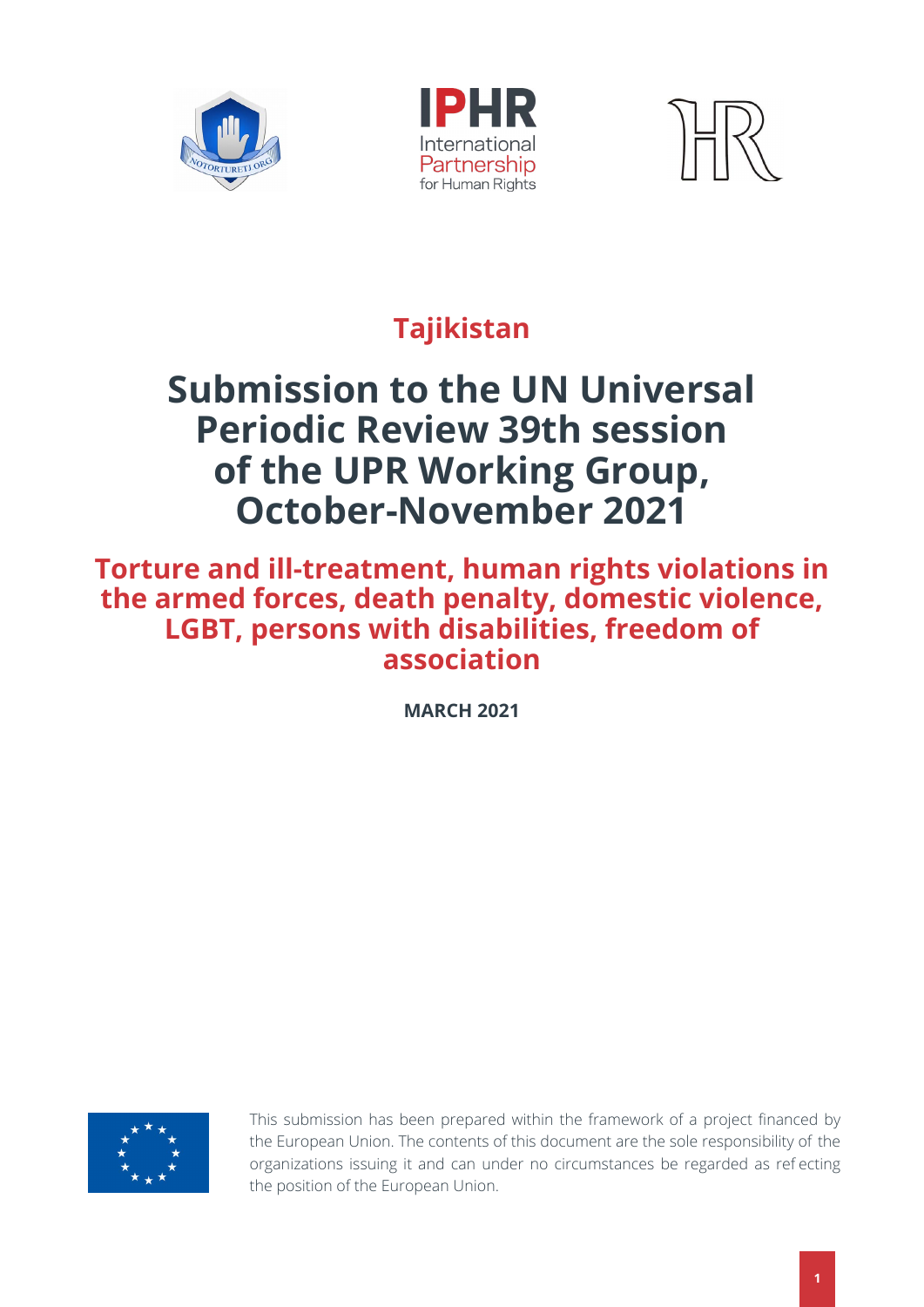# **Table of contents**

| Human rights violations in the armed forces  8 |  |
|------------------------------------------------|--|
|                                                |  |
|                                                |  |
|                                                |  |
|                                                |  |
|                                                |  |
|                                                |  |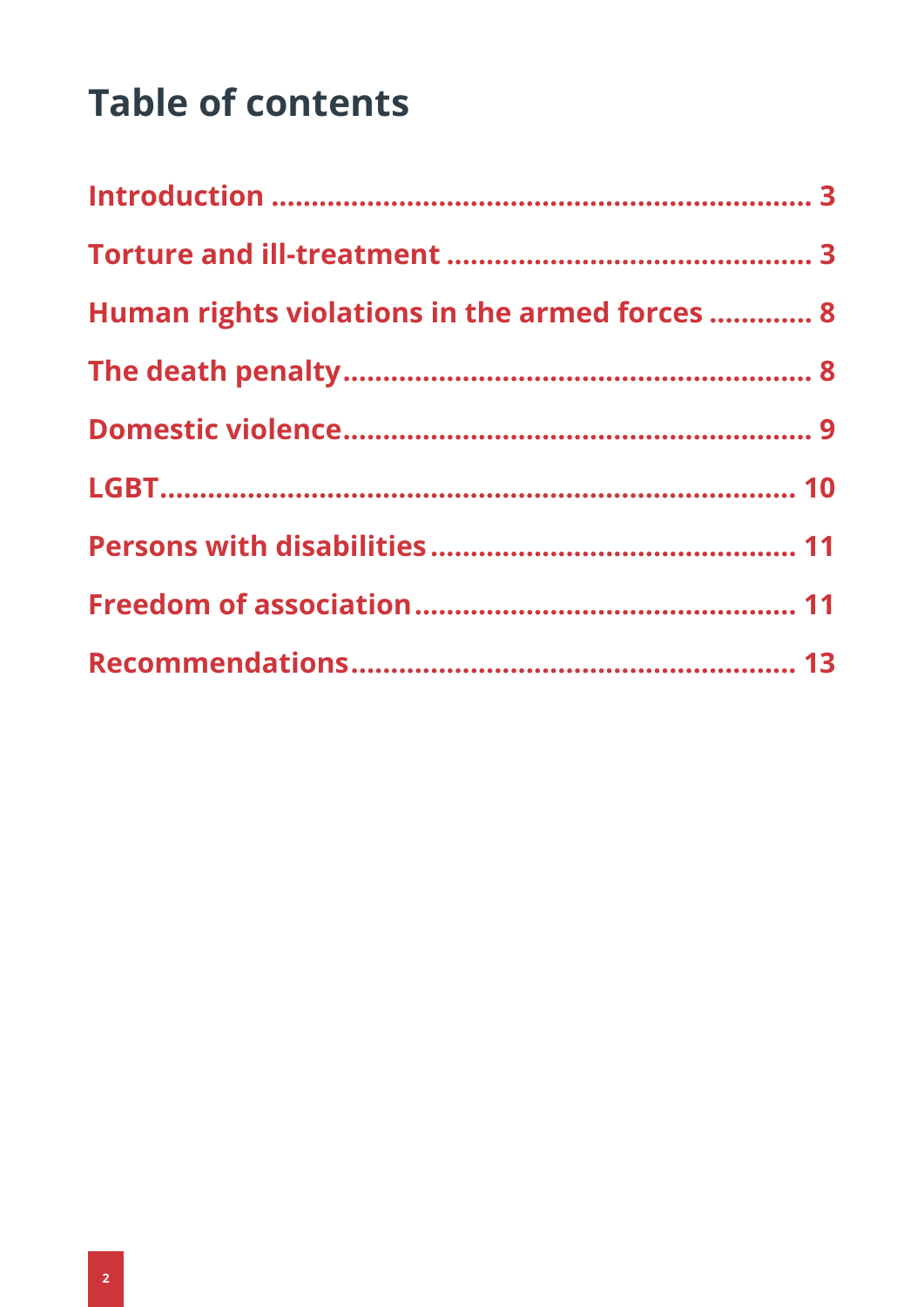### **Introduction**

This document was produced by the NGO Coalition against Torture and Impunity in Tajikistan (further Coalition), uniting 12 human rights groups and nine independent experts, International Partnership for Human Rights (IPHR, Belgium) and Helsinki Foundation for Human Rights (HFHR, Poland).

The submission covers developments regarding torture and ill-treatment, human rights violations in the armed forces, the death penalty, domestic violence, LGBT persons and persons with disabilities since the second cycle of the Universal Periodic Review (UPR) in May 2016.

### **Torture and ill-treatment**

Despite positive steps in recent years, torture and other forms of ill-treatment are still pervasive problems in Tajikistan.

The authorities do not publish unified and comprehensive statistics on complaints, investigations and convictions relating to torture and other forms of ill-treatment. Some government agencies release their own statistics at press conferences and in government reports to UN bodies, but they only cover crimes opened under Article 143.1 ("torture") although cases involving allegations of torture and other forms of ill-treatment are often opened under other articles of the Criminal Code such as "abuse of power", "exceeding official duties" or "failure to carry out or inappropriately carrying out duties". Members of the Coalition registered 44 new cases of men, women and children involving allegations of torture and other forms of ill-treatment in 2018, 52 in 2019 and 37 in 2020. The vast majority of cases originate during preliminary investigations, as well as in the armed forces.

Many cases are not reflected in statistics as victims and their relatives do not pursue complaints because of lack of trust in the criminal justice system and fear of reprisals from law enforcement agencies.

In the period under review the Coalition noted a general trend of law enforcement officials using torture methods that do not leave visible injuries likely to be detected by forensic medical experts. The Coalition recorded an increase in the use of electric shocks, mock rape and threats of rape in relation to males. In 2019, the Coalition recorded three cases where detainees were allegedly injected with psychotropic substances against their will by police, resulting in them partially losing consciousness and muscle control.

The Coalition is aware of some criminal cases in recent years where perpetrators have been brought to justice and handed down adequate sentences, but in the large majority of cases impunity persists. In 2018, perpetrators of torture or other ill-treatment were convicted in two criminal cases; in 2019 – in 2; in  $2020 - in 1<sup>1</sup>$ 

### **GOVERNMENT MEASURES TO ADDRESS CONCERNS OF TORTURE AND ILL-TREATMENT**

In the period under review, the government has taken measures to strengthen the prevention of torture and ill-treatment and addressed several recommendations issued by UN bodies.

<sup>1</sup> Another case was opened in 2020 but has not come to court yet.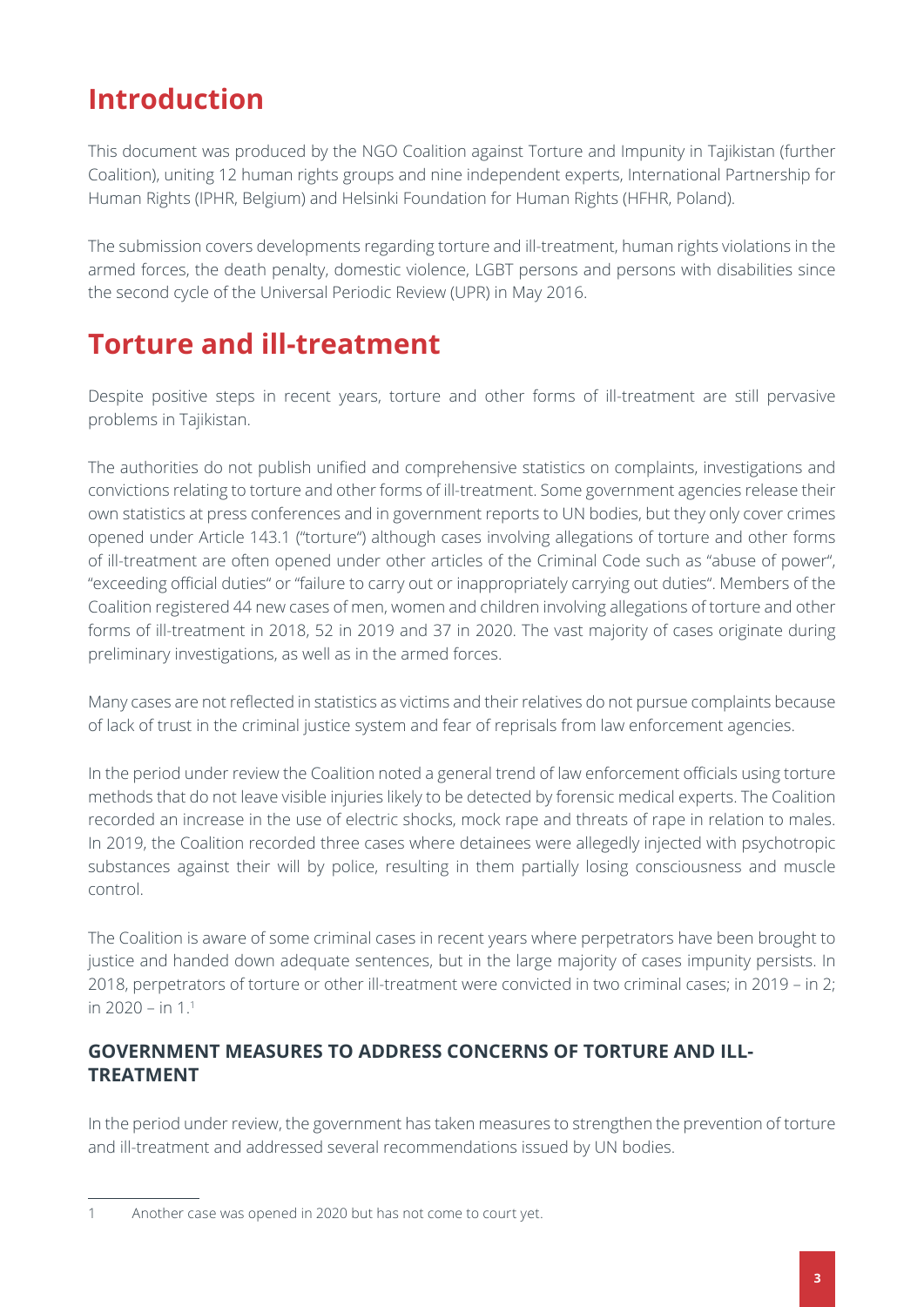The authorities adopted the National Action Plan for the Implementation of the Committee against Torture (CAT) recommendations for 2019-2022; a Judicial Legal Reform Programme for 2019-2021; an "Instruction on Methods for Prosecutorial Supervision of the Legality of Prevention, Detection and Investigation of Torture"; and a law "On Amnesty".2

Significant positive steps include:

- **·** A series of legal amendments strengthening fundamental legal safeguards to prevent torture and ill-treatment in detention signed by President Rahmon in May 2016.
- **·** The introduction of a procedure by Ministry of Justice and the Ministry of Health and Social Protection of the Population in May 2018 to guide medical personnel when providing assistance to detainees and prisoners and the introduction of a medical form for recording evidence of torture and ill-treatment.
- **·** Legislation further strengthening safeguards in detention signed by the President in January 2020, especially in regards to minors.<sup>3</sup>
- **·** Increased sanctions for the crime of torture introduced in January 2020.
- **·** The adoption of amendments in July 2020 removing the "gravity of the punishment" as grounds for remand in custody
- **·** The enactment of legislation in February 2021 stipulating that lawyers need only present their license to gain access to detainees.

### **FUNDAMENTAL LEGAL SAFEGUARDS**

As mentioned above, on 14 May 2016, the President signed amendments to the Law on Detention Procedures and Conditions for Suspects, Accused Persons and Defendants (further Law on Detention Procedures) and to the Criminal Procedure Code (CPC), improving legal safeguards in detention for those held under criminal proceedings. For example, the amendments provided for improved detention registration procedures and the rights to promptly inform family and legal counsel. The amendments also stipulated that detention begins from the moment of de-facto deprivation of liberty and that the identity of all detaining officers should be recorded. In addition, an obligatory medical examination was introduced prior to placing a suspect in a temporary police detention facility.<sup>4</sup>

On 2 January 2020, President Rahmon signed laws and amendments relating to torture/ill-treatment, some of which further strengthened legal safeguards in detention particularly in regard to minors.

On 4 July 2020, amendments were made to the CPC removing "gravity of the punishment" as grounds for remanding a suspect in custody. Also, on 2 February 2021, amendments to the Law on Detention Procedures entered into force, meaning a lawyer can now access detainees on the basis of the legal license, and no longer requires permission from the investigator.

<sup>2</sup> For further information, see *[https://www.iphronline.org/tajikistan-joint-ngo-submission-under-the-committee](https://www.iphronline.org/tajikistan-joint-ngo-submission-under-the-committee-against-torture-s-follow-up-procedure.html)[against-torture-s-follow-up-procedure.html](https://www.iphronline.org/tajikistan-joint-ngo-submission-under-the-committee-against-torture-s-follow-up-procedure.html)*

<sup>3</sup> Refer to *[https://www.iphronline.org/tajikistan-joint-ngo-submission-under-the-committee-against-torture-s-follow-up](https://www.iphronline.org/tajikistan-joint-ngo-submission-under-the-committee-against-torture-s-follow-up-procedure.html)[procedure.html](https://www.iphronline.org/tajikistan-joint-ngo-submission-under-the-committee-against-torture-s-follow-up-procedure.html)* for more detailed information.

<sup>4</sup> See further information on *[https://www.iphronline.org/wp-content/uploads/2019/06/Tajikistan-torture-submission-1.](https://www.iphronline.org/wp-content/uploads/2019/06/Tajikistan-torture-submission-1.pdf) [pdf](https://www.iphronline.org/wp-content/uploads/2019/06/Tajikistan-torture-submission-1.pdf)* and *[https://www.iphronline.org/tajikistan-torture-ill-treatment-the-death-penalty-and-the-shrinking-space-for](https://www.iphronline.org/tajikistan-torture-ill-treatment-the-death-penalty-and-the-shrinking-space-for-ngos.html)[ngos.html](https://www.iphronline.org/tajikistan-torture-ill-treatment-the-death-penalty-and-the-shrinking-space-for-ngos.html)*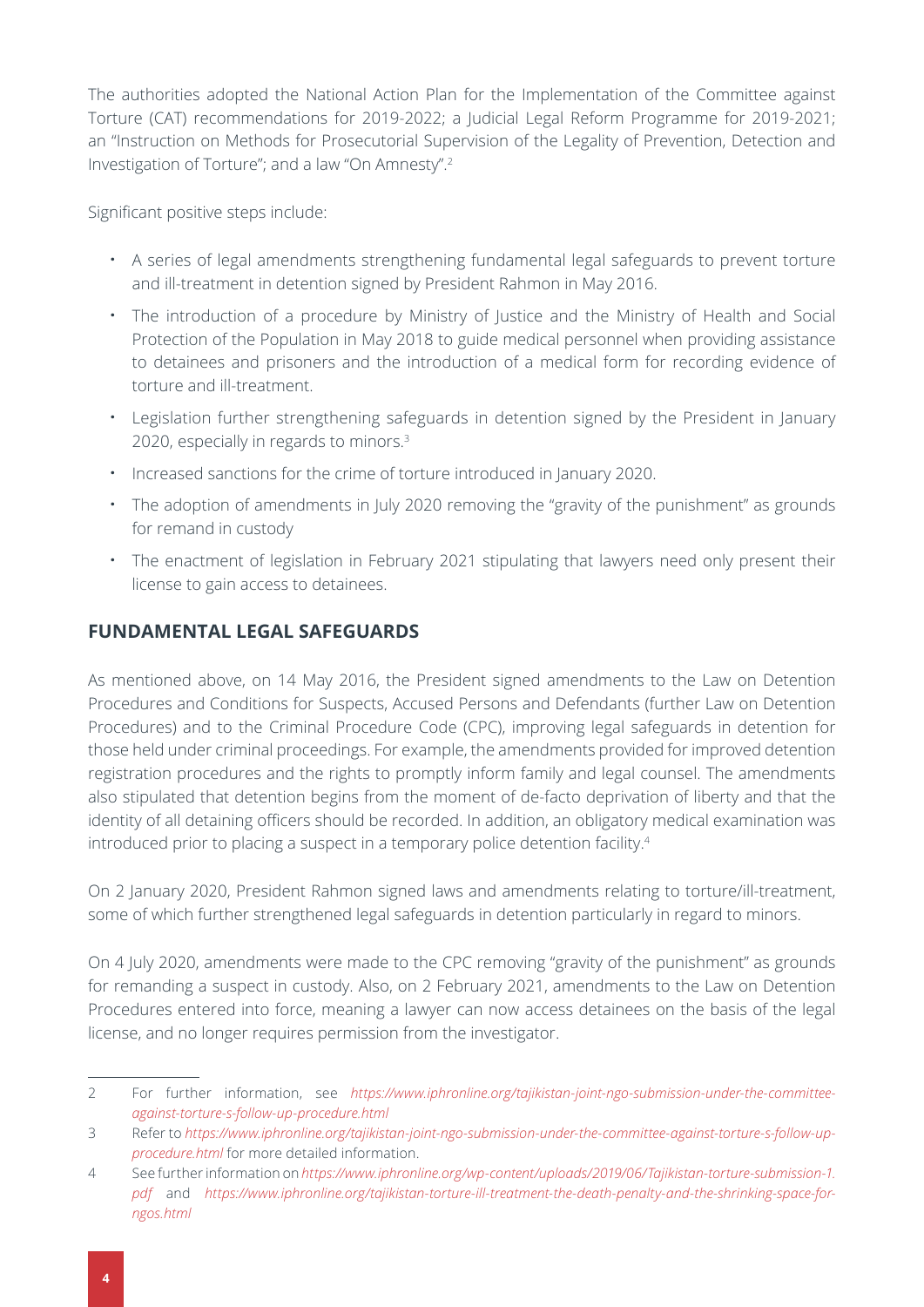However, the above amendments are not consistently implemented in practice. Most allegations of torture and ill-treatment continue to originate in the time between the arrest and the placing of the suspect in a temporary police detention facility.

In addition to ensuring the consistent implementation in practice of existing legal safeguards, further amendments are needed. For example, Article 92, part 3 of the CPC, which applies to adults and minors alike, provides that a maximum of 72 hours may elapse from the moment of apprehension until a detainee is brought before a judge. The HRC and the Special Rapporteur on torture recommended that this period be limited to a maximum of 48 hours. In paragraph 83 of its 2007 General Comment No. 10, the Committee on the Rights of the Child (CRC) recommended that for minors this time period should not exceed 24 hours.

### **ACCESS TO LAWYER**

After the May 2016 amendments the CPC now unequivocally stipulates that detainees are entitled to access to a lawyer as of the moment of their actual detention. However, this provision is not consistently implemented in practice.5

The February 2021 amendments clarified that lawyers need only show their practice license in order to access their clients in detention; this legislation applies to all types of detention facilities in the country. This is a significant development, but further monitoring is required to assess its implementation.

Independent lawyers faced major obstacles to accessing their clients in pre- and post-trial detention facilities. In the period under review, they were typically refused access to detainees held in pre-trial detention facilities under the State Committee for National Security. Staff of investigation-isolation facilities (SIZOs according to the Russian acronym), often referred to internal regulations preventing them from granting access to lawyers.

When entering a temporary police detention facility, SIZO or post-trial facility lawyers are typically requested to hand over all technical equipment which could help them record evidence of torture such as dictaphones and mobile phones.

The Coalition regularly receives reports of lawyers not being allowed to conduct confidential meetings with clients. Instead, police or security guards are often present, despite the fact that domestic law provides for the confidentiality of these meetings.

Lawyers often come under pressure when lodging complaints against torture and face prosecution through fabricated criminal cases. Lawyers working in rural regions are particularly affected.

### **ACCESS TO EFFECTIVE MEDICAL EXAMINATION**

Despite improvements, significant obstacles remain to detainees' access to effective medical and psychiatric examinations.

<sup>5</sup> See further information on *[https://www.iphronline.org/tajikistan-torture-ill-treatment-the-death-penalty-and-the](https://www.iphronline.org/tajikistan-torture-ill-treatment-the-death-penalty-and-the-shrinking-space-for-ngos.html)[shrinking-space-for-ngos.html](https://www.iphronline.org/tajikistan-torture-ill-treatment-the-death-penalty-and-the-shrinking-space-for-ngos.html)*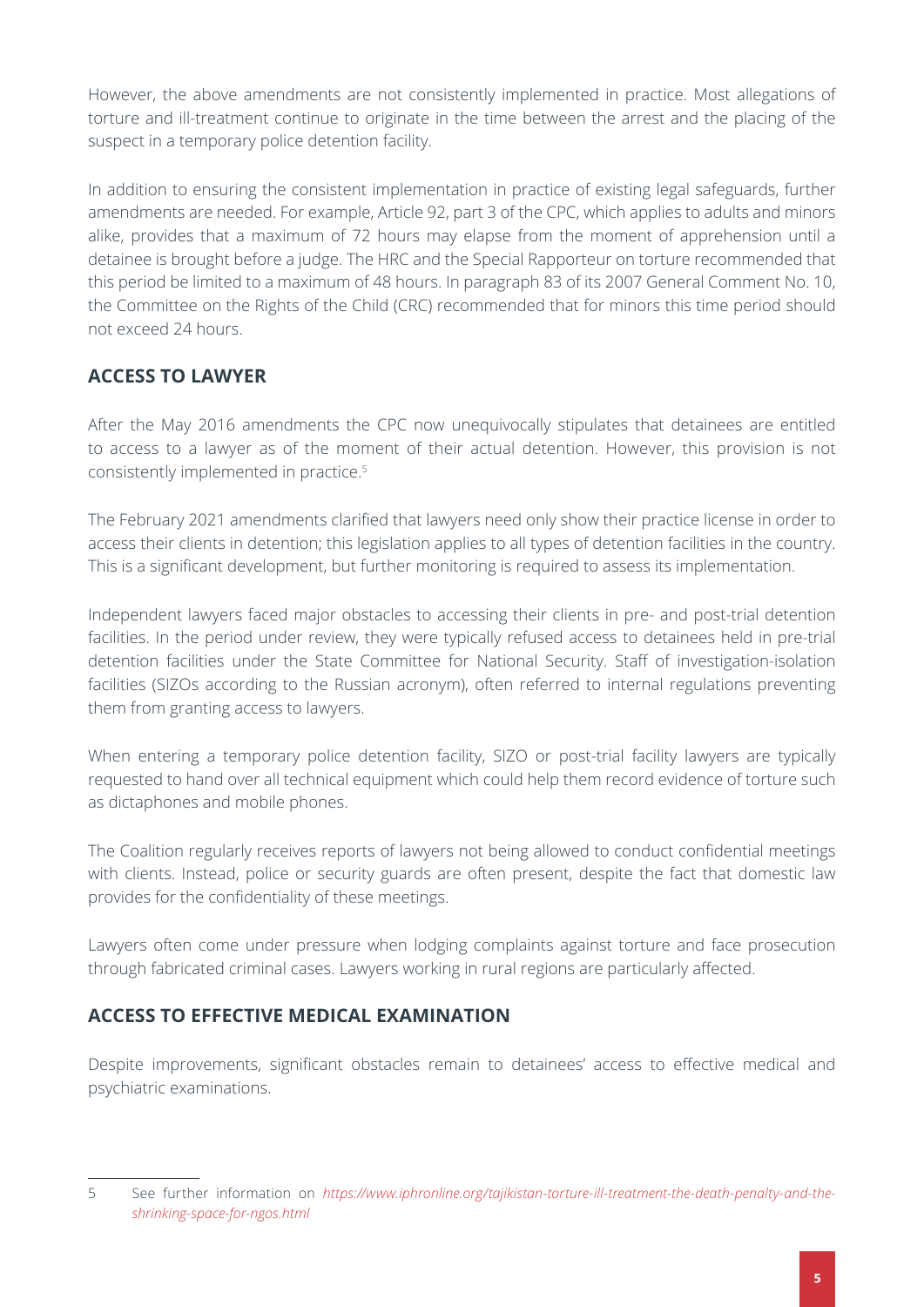The 2016 CPC amendments stipulate that detainees should undergo a medical examination before being transferred to a temporary detention facility. Article 94, part 4 also states that the suspect or the lawyer can request that the examination be conducted by an independent doctor or forensic expert. However, to date, Tajikistan has not regulated the activity of independent forensic experts and there are no independent forensic medical institutions in the country.6

On 1 May 2018, the Ministry of Justice and the Ministry of Health jointly approved the "Procedure for Administering Medical Assistance to Detainees and those Serving Criminal Penalties". This document includes a separate medical form, entitled "Protocol for Medical Certification of Prisoners", which is designed for and used by doctors in the penitentiary system during medical examinations of alleged victims of torture and ill-treatment.

Despite extensive trainings conducted for medical staff on implementing the new procedure, the forms are often not filled in correctly. Medical personnel often refrain from recording evidence of torture for fear of reprisals from law enforcement agents.

### **MONITORING OF CLOSED AND SEMI-CLOSED INSTITUTIONS**

Tajikistan lacks independent monitoring mechanisms to effectively prevent and detect torture and ill-treatment in detention. Tajikistan has not ratified the Optional Protocol on the Convention Against Torture (OPCAT), often citing financial limitations. The International Committee of the Red Cross has not had access to detention facilities in Tajikistan for the purpose of monitoring since 2004.

A Monitoring Group was established under the Ombudsperson's Office in 2014, and conducted approx. 15 visits per year, not enough to function as an effective safeguard against torture. In the past two years it has not conducted any visits. The Group includes representatives of civil society organizations but they are not permitted to conduct any visits without Ombudsperson Office staff.

Civil society groups do not have independent access to detention facilities for the purpose of human rights monitoring.

In a positive development, the Strategy for Reforming the System of Implementation of Criminal Punishments for the period until 2030 was approved by government decree (No. 385) on 25 June 2020, and on 25 February 2021, an Action Plan was adopted covering 2021-2025, which provides for the conduct of independent monitoring of places of deprivation of liberty.

### **INVESTIGATIONS OF ACTS OF TORTURE**

Complaints about torture and ill-treatment are often not investigated effectively because the investigating institutions are not sufficiently independent.

No separate and independent mechanisms capable of carrying out effective criminal investigations and prosecutions have been set up in Tajikistan despite recommendations by the CAT, the Human Rights Committee (HRC) and the Special Rapporteur on torture. The authorities have repeatedly stated that what they claim to be a low number of torture cases does not warrant this. However, when using this

<sup>6</sup> See further information on *[https://www.iphronline.org/tajikistan-torture-ill-treatment-the-death-penalty-and-the](https://www.iphronline.org/tajikistan-torture-ill-treatment-the-death-penalty-and-the-shrinking-space-for-ngos.html)[shrinking-space-for-ngos.html](https://www.iphronline.org/tajikistan-torture-ill-treatment-the-death-penalty-and-the-shrinking-space-for-ngos.html)*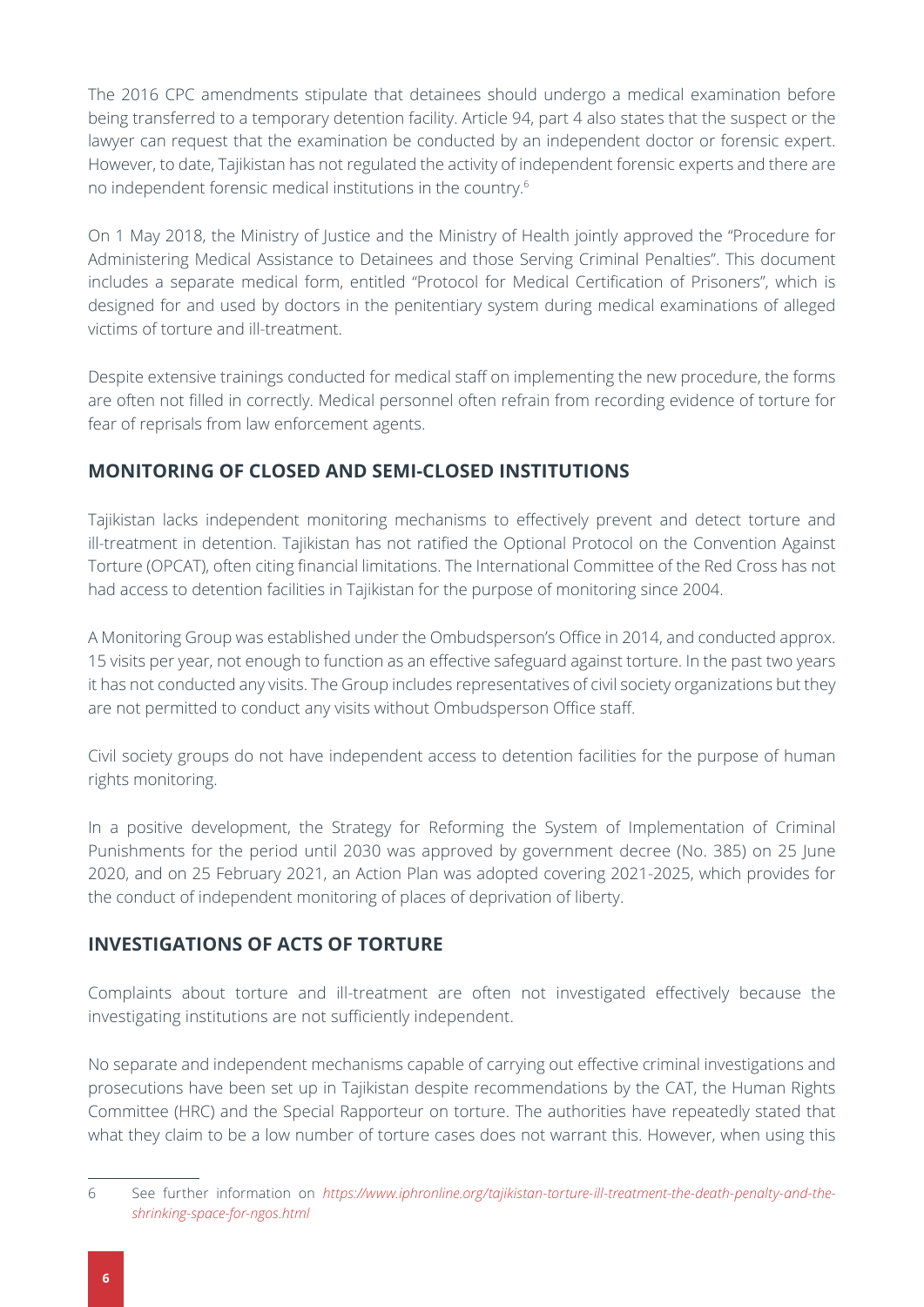argument, they refer only to the number of cases opened under Article 143-1 ("torture") of the Criminal Code, whereas most cases involving torture and other ill-treatment are opened under other articles of the Criminal Code, such as those punishing "negligence", "abuse of authority or duty" or "violating the code of military conduct".

The Prosecutor General's Office, through dedicated units of prosecutors, is tasked with leading investigations into cases opened under Article 143-1, but even in these cases investigative activities are often conducted by police. When complaints are submitted to law enforcement agencies, the security service of the respective agency reviews the complaint, but the institution inevitably lacks independence because personnel of the same agency are implicated in the complaint. If the agency decides that there are insufficient grounds to warrant opening a criminal case, domestic legislation does not require it to forward information about the case to the Prosecutor's Office.<sup>7</sup>

When a complaint is lodged with the Prosecutor General's Office against the decision of a local prosecutor's office not to open a criminal case into allegations of torture/ill-treatment or to suspend the investigation, the Prosecutor General's Office often refers the case back to the same local prosecutor's office if it considers that the case needs further checking. In this way cases can be bounced back and forth between prosecutors' offices for months or even years.

On 7 September 2019, the Prosecutor General adopted an "Instruction on Methods for Prosecutorial Supervision of the Legality of Prevention, Detection and Investigation of Torture", containing key principles outlined in the Convention against Torture and the Istanbul Protocol. It sets out a detailed mechanism for the investigation of allegations of torture and establishes a step-by-step procedure for the medical examination of victims based on the standards of the Istanbul Protocol. The Instruction is a binding document for employees of prosecutors' offices. It is still too early to assess its implementation, but the NGOs jointly submitting this document welcome its adoption and call for its consistent implementation.

Female detainees who are victims of rape face major obstacles when seeking justice. The procedures required to pursue a complaint can often lead to the re-traumatization of the victim. Domestic legislation does not prescribe a female prosecutor for such cases and the context in Tajikistan often results in the family and the general public blaming the victim.

### **COMPENSATION FOR MORAL HARM**

Domestic legislation does not list moral damages sustained through torture and ill-treatment as grounds for compensation, but in practice it has been possible to file suits in such cases. In a positive development, in March 2021, the military court of the Dushanbe Garrison partially satisfied claims, for the first time for compensation for moral harm in the case of a wife and a minor child of a torture victim.

Most often, however, the amounts granted are neither fair nor adequate and have declined considerably in recent years. We are particularly concerned at a recent case involving four high-ranking law enforcement officials who had been convicted of torture and ill-treatment. In 2020 the court ruled against granting compensation to the victims stating that the State is not responsible for the actions of the officials who violated the right to be free from torture in their exercise of state powers.

<sup>7</sup> Refer to *<https://www.iphronline.org/wp-content/uploads/2020/03/CAT-Tajikistan.pdf>* for further information on the prosecutors' offices' lack of effectiveness and independence.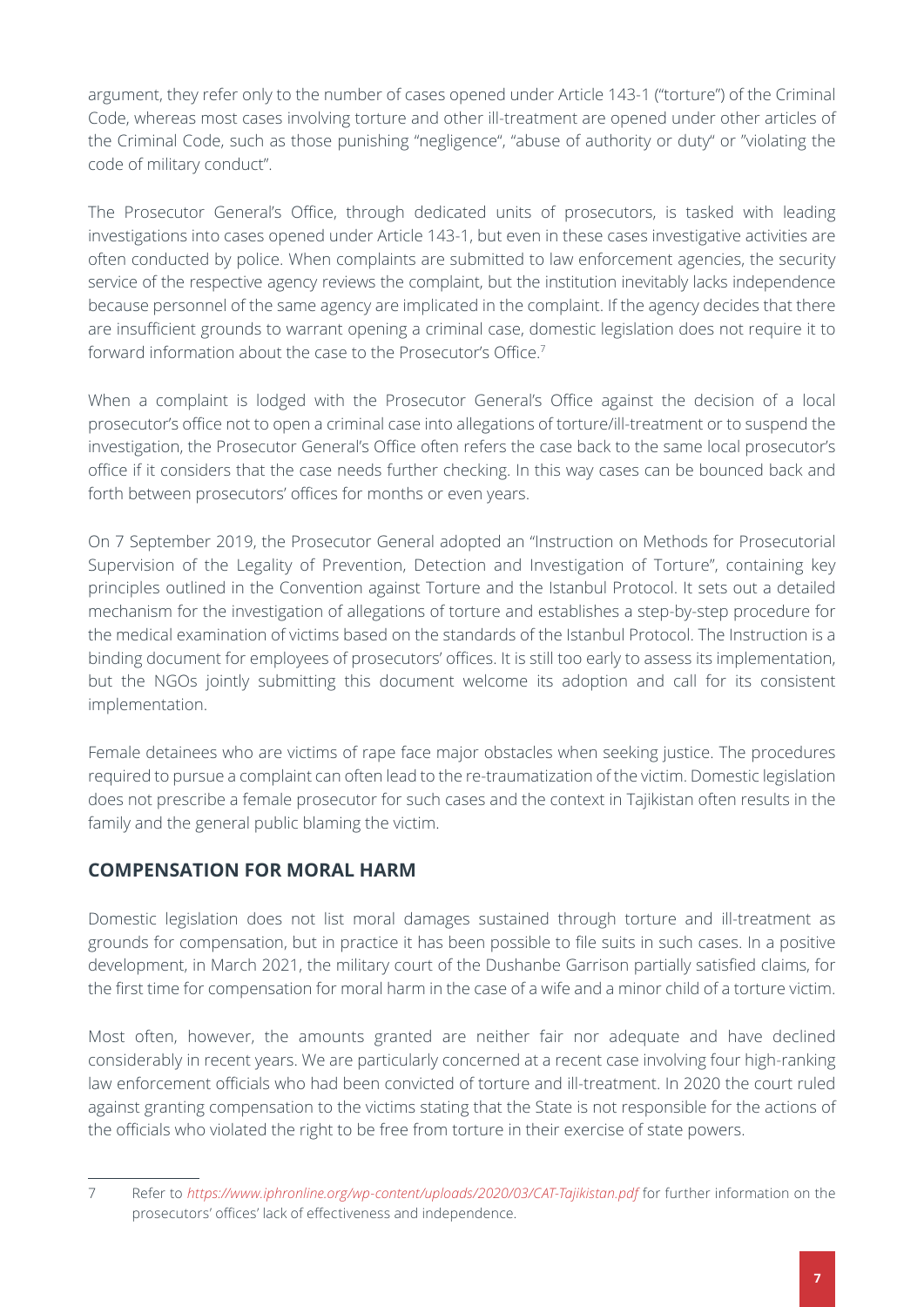Domestic legislation does not provide victims of torture with other forms of reparation such as rehabilitation, satisfaction or guarantees of non-repetition.

### **Human rights violations in the armed forces**

On 2 February 2021 a new law "On Military Duties and Service" was adopted. The organizations issuing this document welcome the fact that the Law establishes clear procedures and responsibilities for medical examinations and gives parents of 16-year-olds the right to be present during the first stages of registration for military service.

However, we are concerned that unlike its predecessor, the new law does not provide for the right to a civil alternative to service in the army. De facto, young men in Tajikistan have not been able to opt for alternative service because although the right was provided for, domestic legislation did not set out regulation for the necessary procedure. The removal of the right appears to be a step in the wrong direction.

Article 37 of the new law establishes a new way of completing military service by joining reserve units subject to payment of a fee. The organizations are concerned that the vaguely formulated wording of the law might open the doors for corruption. The law does not specify selection criteria and the size of the fee is unclear. There are also concerns about lack of transparency about how the fees will be used. The law contains no information about this and the budget of the Ministry of Defense is not publicly available.

#### **TORTURE AND OTHER ILL-TREATMENT**

Torture and ill-treatment remain common in the army and no effective measures have been taken to prohibit and eliminate sexual, physical and psychological abuse. Several soldiers died in recent years as a result of torture and one soldier reportedly took his own life after being subjected to beatings and humiliation.8

Only the most severe cases resulting in the death of a soldier or grave long-term health problems are prosecuted. The vast majority of cases which do not leave serious physical injuries and do not lead to serious damage to health are not investigated. This is due to the lack of effective complaints mechanisms and a culture in the military that discourages individuals from making complaints and appeals to law enforcement agencies and human rights organizations. Those who seek help are at risk of further reprisals.

### **Death penalty**

A moratorium on death sentences and executions has been in force since 2004. At the 2016 UPR, several states recommended that Tajikistan ratify the Second Optional Protocol (OP2) to the International Covenant on Civil and Political Rights (ICCPR), aiming at the abolition of the death penalty. In the 2017 National Plan for the Implementation of the UPR recommendations, the government included national-

<sup>8</sup> In 2014 the Coalition started registering cases of torture and ill-treatment in the army -- those under the authority of the Ministry of Defence, the Border Guards of the SCNS as well as the National Guard. From 2014 to 2018 the Coalition recorded around two dozen cases, 19 of which resulted in death (and another two were driven to suicide). In 2019 it registered three cases involving the death of a soldier.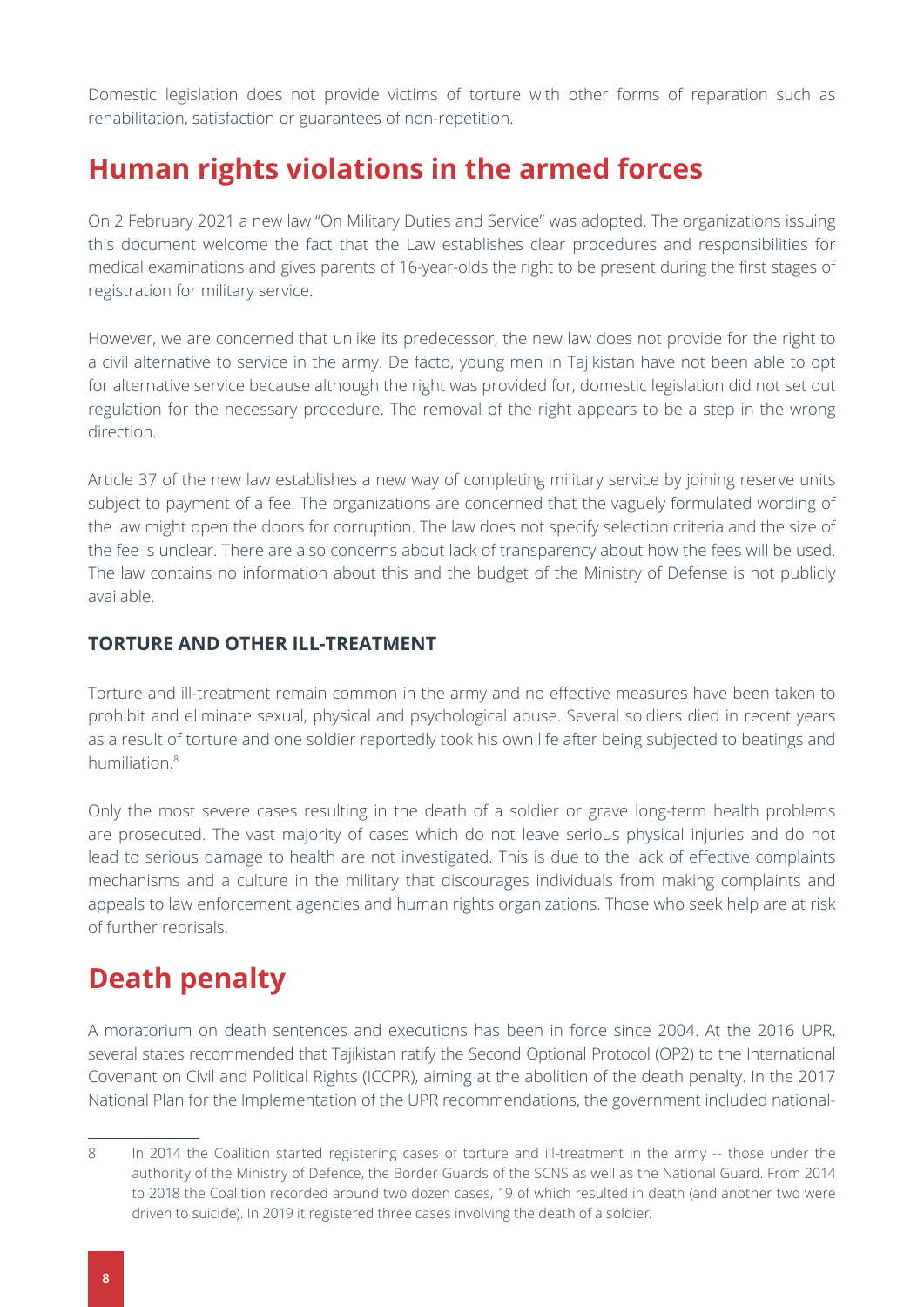level proceedings to ratify this protocol. However, to date, the OP2 has not been ratified and the death penalty has not been abolished.

Since 2010, a State Working group, consisting of representatives of ministries, government agencies, the Ombudsperson and academics, has been studying the social and legal implications of the abolition of capital punishment. According to the Third periodic report of Tajikistan to the HRC, the Working Group drafted an Action Plan that includes a study of global practice and legislation in countries that have abolished the death penalty, an analysis of the effect on crime statistics before and after introducing the moratorium, and sociological research among various societal groups.

The issue of abolition of the death penalty has been regularly raised in various international fora, including the Human Rights Dialogue between Switzerland and Tajikistan. Tajikistan has stated that in order to fully abolish the death penalty, there is a need for a national referendum in order to introduce amendments to the Constitution. However, the issue was not raised during the most recent national referendum of 22 May 2016. The authorities argue that the population is not ready for the complete abolition of the death penalty. However, the results of a public opinion survey carried out in 2013 for Nota Bene found that of over 2000 respondents, 67 per cent wanted the death penalty abolished<sup>9</sup>

Prior to 2004 when the moratorium was declared, all matters relating to the death penalty were considered state secrets. Secret executions following unfair trials and cases of confessions being obtained through torture were not uncommon. In addition, according to Article 221 of the CPC "the body of an executed prisoner is not given for burial, and the place of his burial is not disclosed." Thus, the relatives of those who were executed before the moratorium still do not have a right to information about the places of burial.

# **Domestic violence**

Domestic violence against women is an endemic and widespread issue in Tajikistan. The HRC reported in 2019 that as many as eight out of every 10 women in Tajikistan experienced domestic violence once in their lifetime.10

The exact extent of domestic violence in Tajikistan is, nevertheless, very difficult to assess due to the lack of comprehensive official statistics published on this topic, but also to narrowly defined social roles and societal stigma which often prevents women from speaking out about their abuse. According to the 2017 Tajikistan Demography and Health Study, only one in 10 women survivors of domestic violence seek help from the authorities .11

Despite some progress in recent years women victims of domestic violence still face many challenges in accessing justice. The failure to classify domestic violence as a separate offence in the Criminal Code and of the authorities to ensure that those responsible are prosecuted has resulted in ongoing impunity for perpetrators.<sup>12</sup>

<sup>9</sup> *<http://notabene.tj/publication/ours/reports/>*

<sup>10</sup> *[https://tbinternet.ohchr.org/\\_layouts/15/treatybodyexternal/Download.aspx?symbolno=CCPR/C/TJK/CO/3&Lang=En](https://tbinternet.ohchr.org/_layouts/15/treatybodyexternal/Download.aspx?symbolno=CCPR/C/TJK/CO/3&Lang=En)* Domestic violence includes physical, psychological and/or economic abuse.

<sup>11</sup> *<https://dhsprogram.com/pubs/pdf/FR341/FR341.pdf>*

<sup>12</sup> See further information on *[https://iphronline.org/wp-content/uploads/2017/03/ENG-Domestic-violence-in-Taj-](https://iphronline.org/wp-content/uploads/2017/03/ENG-Domestic-violence-in-Taj-March-2017.pdf)[March-2017.pdf](https://iphronline.org/wp-content/uploads/2017/03/ENG-Domestic-violence-in-Taj-March-2017.pdf)*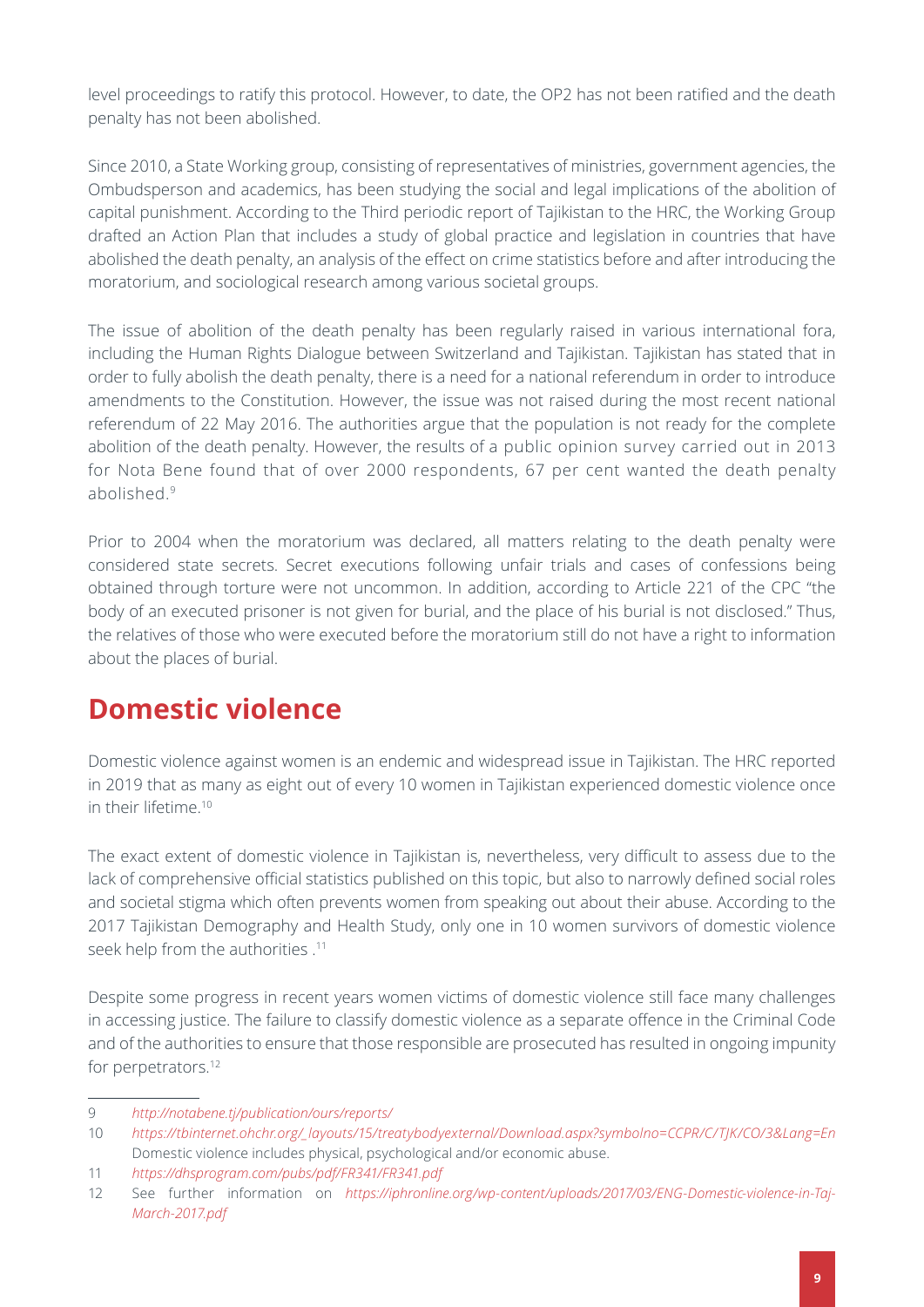In a welcome development, the current draft of the new Criminal Code contains an Article punishing domestic violence, including physical violence, isolation, intimidation, control and economic deprivation and neglect. However, the definition fails to cover all types of violence as recommended by the CAT (para. 48) and the Committee for the Elimination of Discrimination Against Women (CEDAW, para. 26), notably psychological violence, marital rape and sexual assault.

Punishments foreseen in the draft Criminal Code include fines, correctional labour or up to 40 days detention for an act incurring minor harm to another family member; or for up to three years in relation to several family members; if a perpetrator commits violence whilst they have a restraining order against them; an act towards a pregnant woman or minor or vulnerable person or in the presence of a minor or an act incurring average harm is punishable by up to three years' imprisonment; acts incurring grievous bodily harm, driving to suicide or acts of extreme cruelty are punishable by from two to five years imprisonment; acts entailing the death of two or more persons are punishable by from four to seven years' imprisonment. We strongly recommend that the punishments for domestic violence are commensurate to the crimes committed and that the punishments are equivalent to corresponding crimes committed outside the home.

Most victims of domestic violence do not have access to the shelters, psychosocial, legal counselling and other services they need, this is especially true in rural areas. There are only five women's shelters in Tajikistan, which receive no government support, and inadequate options for accommodation for victims of domestic violence. Crisis centres report that the already critical situation increased drastically during the COVID-19 pandemic.

### **LGBT**

The human rights of lesbian, gay, bisexual and transgender (LGBT) people in Tajikistan are often egregiously abused. Police frequently intimidate, physically or sexually abuse and arbitrarily detain LGBT people. They use their knowledge of an individual's sexual orientation or gender identity to blackmail and extort money from them. Extortion and violence by the police as well as abuse by nonstate actors take place with almost complete impunity.

During a press conference in January 2019, the former Ombudsman for Human Rights Zarif Alizoda stated that the Tajikistani authorities could not follow the recommendations of international organizations on LGBT rights because of the established "norms of morality and ethics of human relations", while stressing that "this fact does not mean that people of non-traditional orientation are persecuted in Tajikistan".13

Societal homophobia and transphobia make NGOs and civil society activists working with sexual minorities particularly vulnerable to intrusive government inspection, intimidation and other pressure (see the section on freedom of association for further information).

In 2016 the authorities set up a working group on the issue of youth joining groups of LGBT people began to single out members of sexual minorities and. In the following months, 367 alleged gay and lesbian persons were detained and registered. It is unclear whether authorities continue to register LGBT people.

<sup>13</sup> *[https://www.dialog.tj/news/ombudsmen-tadzhikistan-ne-mozhet-sledovat-rekomendatsiyam-po-pravam-lgbt](https://www.dialog.tj/news/ombudsmen-tadzhikistan-ne-mozhet-sledovat-rekomendatsiyam-po-pravam-lgbt-soobshchestva)[soobshchestva](https://www.dialog.tj/news/ombudsmen-tadzhikistan-ne-mozhet-sledovat-rekomendatsiyam-po-pravam-lgbt-soobshchestva)*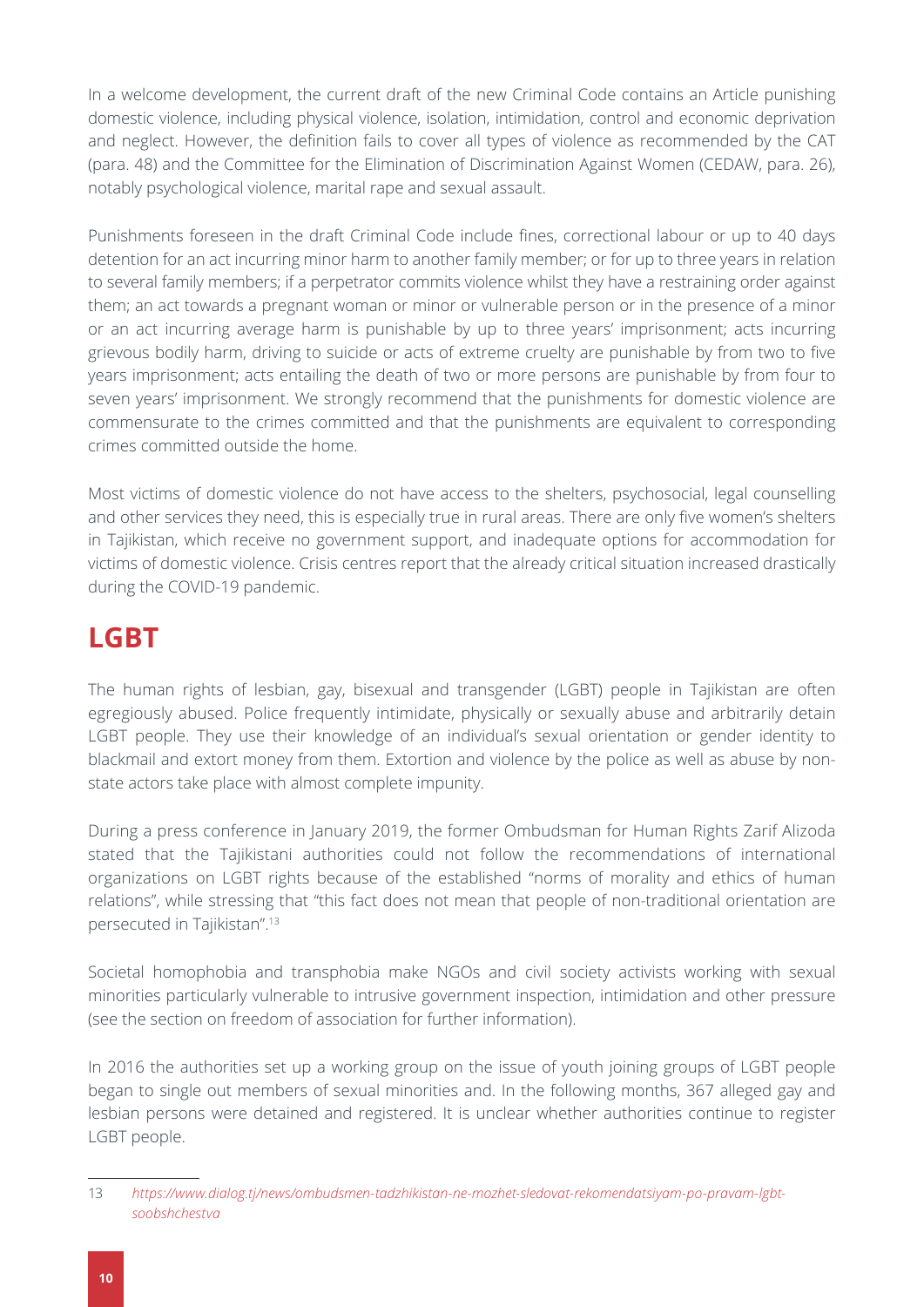At the beginning of 2020, a documentary film entitled "Besharaf" ("disgrace" in Tajik) was published on government TV channels and other state-run media. Telling the story of a father and son, members of the banned Islamic Renaissance Party, the film portrays homosexuality as a disease and equates it with extremism. Authorities are reportedly instructing university teachers to show the film to their students. The video has sparked controversy and online debates around LGBT matters, which is a positive development, although most comments appear to be homophobic.

To our knowledge, in December 2020, law enforcement agencies detained two sex workers and four activists working in HIV organisations and forced them to take HIV tests at police stations. In many cases LGBT people refrain from turning to AIDS centres to ascertain their HIV status or to seek treatment by fear that their status will be revealed to family members and others and used against them by the authorities.

### **Persons with disabilities**

Men, women and children with disabilities in Tajikistan are not only vulnerable to human rights violations such as discrimination — in particular access to education, the labour market, health care and social security -- but some are also subject to abuse in semi-closed institutions. During field research in June 2018, reliable sources told IPHR researchers about forced abortions, forced administration of drugs, the indiscriminate and inappropriate use of measures of restraint and denial of the right to family life in residential care institutions.

Tajikistan has not ratified the OPCAT which would establish a National Prevention Mechanism, despite recommendations by the CAT and the CEDAW.

Independent NGOs have hardly any access to facilities for persons with disabilities for the purpose of human rights monitoring, apart from as part of the Monitoring Group of the Ombudsperson's Office which has a limited mandate and capacity and has not visited any facilities in the past two years.

Women and girls with disabilities often face multiple forms of discrimination based on gender, in addition to their disability, and often poverty.14

In a positive development, a National Action plan was adopted by government decree (No. 116) on 27 February 2021 for the period until 2024, aimed at preparing Tajikistan for the ratification and implementation of the Convention on the Rights of Persons with Disabilities.

# **Freedom of association**

In recent years, the Tajikistani government has further tightened the space in which NGOs can operate and increased pressure on human rights defenders. Authorities have urged activists and groups to stop working on cases or speaking out on issues deemed "sensitive". In 2021, the situation of civil society in the country, in particular that of NGOs working on human rights and other issues deemed "sensitive" by the authorities has deteriorated even further. These developments have resulted in a high sense of insecurity among affected individuals and groups.

<sup>14</sup> See further information on *[https://iphronline.org/wp-content/uploads/2018/12/Tj-disabilities-report-updated](https://iphronline.org/wp-content/uploads/2018/12/Tj-disabilities-report-updated-compressed.pdf)[compressed.pdf](https://iphronline.org/wp-content/uploads/2018/12/Tj-disabilities-report-updated-compressed.pdf)*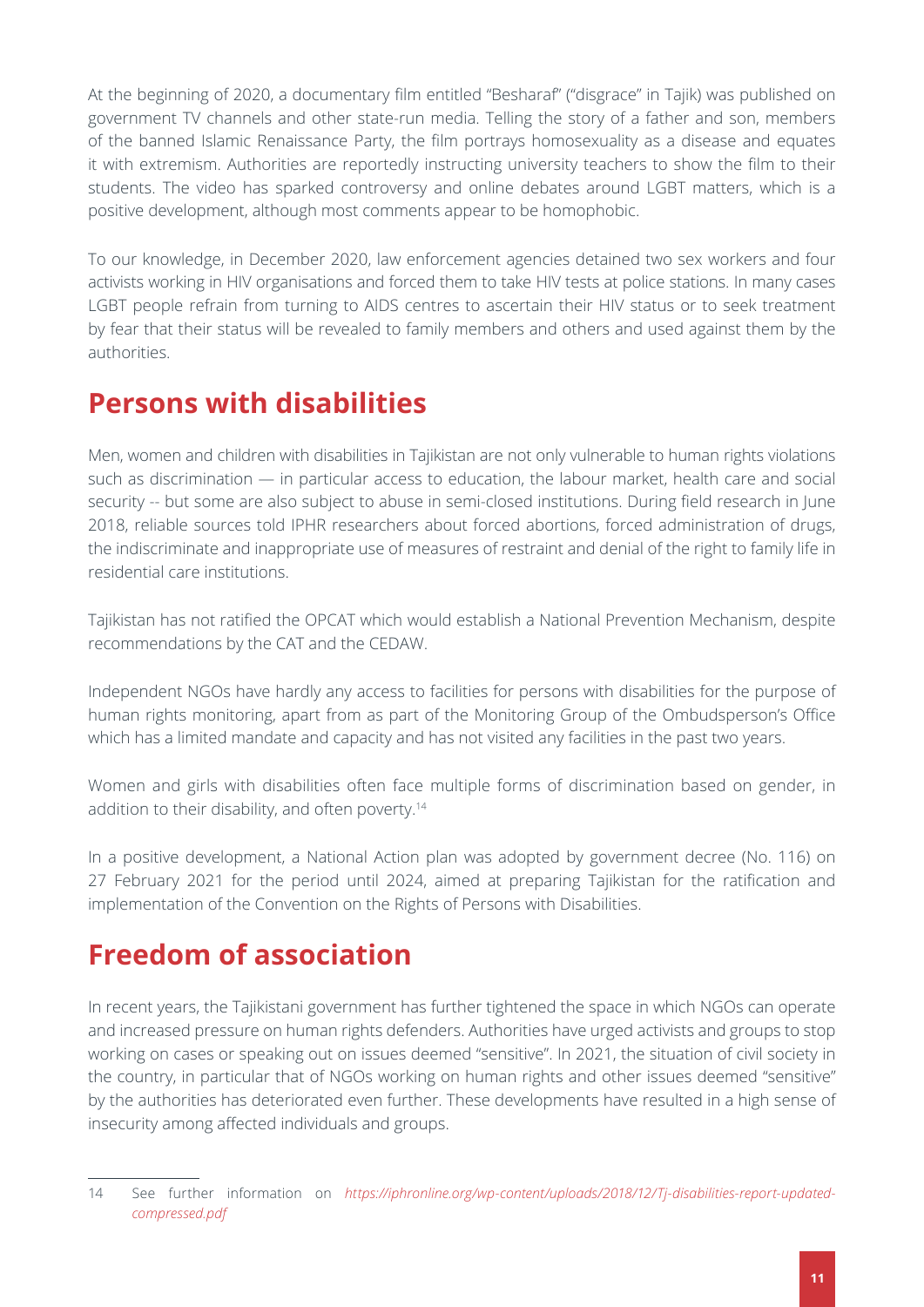In accordance with the Law on Public Associations, public associations have to provide annual financial reports and details about types and sources of funding, beneficiaries and partners. A system for submission of information online is lacking, which creates difficulties for public associations in remote and inaccessible regions. The Law does not define penalties for failing to notify the Ministry or missing deadlines. In practice, however, the Ministry of Justice requires public associations to pay a fine for untimely notification.

Unwarranted inspections by authorities including the Ministry of Justice, the Tax Committee and the Labour Inspectorate continued during the period under review and resulted in warnings and sanctions in several cases. Often the authorities failed to advise on how to follow the rules, but appeared to look for small, technical errors in order to subsequently impose high fines or demand the closure of the NGO concerned.

On 1 February 2021 the Justice Minister stated during a press conference that the Ministry had registered 80 new NGOs in 2020; 111 organizations were denied registration because their documentation did not comply with the legislation; and 103 NGOs and 16 of their branch offices were liquidated. He added that some 2000 registered NGOs currently operate in Tajikistan.<sup>15</sup>

In the last few years, the authorities have considerably stepped-up harassment of organisations working with LGBT people or sex workers, accusing them of undermining traditional values and morals<sup>16</sup>. For example, in November 2017, Rohi Zindaghi ("Life Path"), a group working on LGBT rights, publicly announced that it was shutting down following a series of inspections. The association's Chair stated that they were tired of all the inspections and that local authorities had told them repeatedly to stop working on the rights of sexual minorities.17

On 2 January 2020, the government adopted amendments to the Administrative Code that increased penalties for running the activities of public and religious associations that are unregistered, suspended, or prohibited by law. Participation in the activities of such associations is now punishable by a penalty of up the equivalent of approximately 500 EUR instead of the previously applied penalty of approximately 35 EUR.18

<sup>15</sup> *[https://asiaplustj.info/en/news/tajikistan/society/20210202/last-year-foreign-funding-for-tajik-public-associations](https://asiaplustj.info/en/news/tajikistan/society/20210202/last-year-foreign-funding-for-tajik-public-associations-reportedly-amounted-to-90707-million-somonis?__cf_chl_jschl_tk__=8371cd367cca0b00c5effec487a029cb78b606cc-1616086223-0-ASeJfApY8eBw06xkd4UkfHm8-kiucQzkpLtQxLFECXnQOxhFNcail4_ut6IOG8Z2IXK0irC0A7HiiApgh5WzTDi6RHREJ638n2LO8DNqupC4VQooevMMbPG-8AGm5u_tNzh3E-0inRyW4tE4vLoeRE832Sf4civrxQrcoaf5ZImIYjFsznp9tIhdGsuM1qcSW1W47H6AcZq7NV0ZeV9rrYBjDMdqeyq8RExlUrPAwD_eWkozeD6A8WVedh1GCV1U2EvTP67r_tuqn0MLuQjaptQRWnROmetZ2juc8bxL-a26hRrCIifvJN0lovALHSXxm9n-nqFpvIVBErT4GvqPlmkii_8N1yY3WjH1cisZ4EASvkKkurfwDclh22JIIZFFBDtCmoMT6ZIbMPKHRCzq4qcr7fZhfI5Ry9scLnWcPoC8m_Q1c9fbmCEiSq1PE0Q_3901U-A9q4s7DpUwJqKbDDQniakJQlCZ7jAUVThGmb0hf0yscB3NpPZ2fmfApy6oKg)[reportedly-amounted-to-90707-million-somonis?\\_\\_cf\\_chl\\_jschl\\_tk\\_\\_=8371cd367cca0b00c5effec487a029cb78b606](https://asiaplustj.info/en/news/tajikistan/society/20210202/last-year-foreign-funding-for-tajik-public-associations-reportedly-amounted-to-90707-million-somonis?__cf_chl_jschl_tk__=8371cd367cca0b00c5effec487a029cb78b606cc-1616086223-0-ASeJfApY8eBw06xkd4UkfHm8-kiucQzkpLtQxLFECXnQOxhFNcail4_ut6IOG8Z2IXK0irC0A7HiiApgh5WzTDi6RHREJ638n2LO8DNqupC4VQooevMMbPG-8AGm5u_tNzh3E-0inRyW4tE4vLoeRE832Sf4civrxQrcoaf5ZImIYjFsznp9tIhdGsuM1qcSW1W47H6AcZq7NV0ZeV9rrYBjDMdqeyq8RExlUrPAwD_eWkozeD6A8WVedh1GCV1U2EvTP67r_tuqn0MLuQjaptQRWnROmetZ2juc8bxL-a26hRrCIifvJN0lovALHSXxm9n-nqFpvIVBErT4GvqPlmkii_8N1yY3WjH1cisZ4EASvkKkurfwDclh22JIIZFFBDtCmoMT6ZIbMPKHRCzq4qcr7fZhfI5Ry9scLnWcPoC8m_Q1c9fbmCEiSq1PE0Q_3901U-A9q4s7DpUwJqKbDDQniakJQlCZ7jAUVThGmb0hf0yscB3NpPZ2fmfApy6oKg) [cc-1616086223-0-ASeJfApY8eBw06xkd4UkfHm8-kiucQzkpLtQxLFECXnQOxhFNcail4\\_ut6IOG8Z2IXK0irC0A7HiiApgh](https://asiaplustj.info/en/news/tajikistan/society/20210202/last-year-foreign-funding-for-tajik-public-associations-reportedly-amounted-to-90707-million-somonis?__cf_chl_jschl_tk__=8371cd367cca0b00c5effec487a029cb78b606cc-1616086223-0-ASeJfApY8eBw06xkd4UkfHm8-kiucQzkpLtQxLFECXnQOxhFNcail4_ut6IOG8Z2IXK0irC0A7HiiApgh5WzTDi6RHREJ638n2LO8DNqupC4VQooevMMbPG-8AGm5u_tNzh3E-0inRyW4tE4vLoeRE832Sf4civrxQrcoaf5ZImIYjFsznp9tIhdGsuM1qcSW1W47H6AcZq7NV0ZeV9rrYBjDMdqeyq8RExlUrPAwD_eWkozeD6A8WVedh1GCV1U2EvTP67r_tuqn0MLuQjaptQRWnROmetZ2juc8bxL-a26hRrCIifvJN0lovALHSXxm9n-nqFpvIVBErT4GvqPlmkii_8N1yY3WjH1cisZ4EASvkKkurfwDclh22JIIZFFBDtCmoMT6ZIbMPKHRCzq4qcr7fZhfI5Ry9scLnWcPoC8m_Q1c9fbmCEiSq1PE0Q_3901U-A9q4s7DpUwJqKbDDQniakJQlCZ7jAUVThGmb0hf0yscB3NpPZ2fmfApy6oKg) [5WzTDi6RHREJ638n2LO8DNqupC4VQooevMMbPG-8AGm5u\\_tNzh3E-0inRyW4tE4vLoeRE832Sf4civrxQrcoaf5ZImIYj](https://asiaplustj.info/en/news/tajikistan/society/20210202/last-year-foreign-funding-for-tajik-public-associations-reportedly-amounted-to-90707-million-somonis?__cf_chl_jschl_tk__=8371cd367cca0b00c5effec487a029cb78b606cc-1616086223-0-ASeJfApY8eBw06xkd4UkfHm8-kiucQzkpLtQxLFECXnQOxhFNcail4_ut6IOG8Z2IXK0irC0A7HiiApgh5WzTDi6RHREJ638n2LO8DNqupC4VQooevMMbPG-8AGm5u_tNzh3E-0inRyW4tE4vLoeRE832Sf4civrxQrcoaf5ZImIYjFsznp9tIhdGsuM1qcSW1W47H6AcZq7NV0ZeV9rrYBjDMdqeyq8RExlUrPAwD_eWkozeD6A8WVedh1GCV1U2EvTP67r_tuqn0MLuQjaptQRWnROmetZ2juc8bxL-a26hRrCIifvJN0lovALHSXxm9n-nqFpvIVBErT4GvqPlmkii_8N1yY3WjH1cisZ4EASvkKkurfwDclh22JIIZFFBDtCmoMT6ZIbMPKHRCzq4qcr7fZhfI5Ry9scLnWcPoC8m_Q1c9fbmCEiSq1PE0Q_3901U-A9q4s7DpUwJqKbDDQniakJQlCZ7jAUVThGmb0hf0yscB3NpPZ2fmfApy6oKg) [Fsznp9tIhdGsuM1qcSW1W47H6AcZq7NV0ZeV9rrYBjDMdqeyq8RExlUrPAwD\\_eWkozeD6A8WVedh1GCV1U2EvTP67r\\_](https://asiaplustj.info/en/news/tajikistan/society/20210202/last-year-foreign-funding-for-tajik-public-associations-reportedly-amounted-to-90707-million-somonis?__cf_chl_jschl_tk__=8371cd367cca0b00c5effec487a029cb78b606cc-1616086223-0-ASeJfApY8eBw06xkd4UkfHm8-kiucQzkpLtQxLFECXnQOxhFNcail4_ut6IOG8Z2IXK0irC0A7HiiApgh5WzTDi6RHREJ638n2LO8DNqupC4VQooevMMbPG-8AGm5u_tNzh3E-0inRyW4tE4vLoeRE832Sf4civrxQrcoaf5ZImIYjFsznp9tIhdGsuM1qcSW1W47H6AcZq7NV0ZeV9rrYBjDMdqeyq8RExlUrPAwD_eWkozeD6A8WVedh1GCV1U2EvTP67r_tuqn0MLuQjaptQRWnROmetZ2juc8bxL-a26hRrCIifvJN0lovALHSXxm9n-nqFpvIVBErT4GvqPlmkii_8N1yY3WjH1cisZ4EASvkKkurfwDclh22JIIZFFBDtCmoMT6ZIbMPKHRCzq4qcr7fZhfI5Ry9scLnWcPoC8m_Q1c9fbmCEiSq1PE0Q_3901U-A9q4s7DpUwJqKbDDQniakJQlCZ7jAUVThGmb0hf0yscB3NpPZ2fmfApy6oKg) [tuqn0MLuQjaptQRWnROmetZ2juc8bxL-a26hRrCIifvJN0lovALHSXxm9n-nqFpvIVBErT4GvqPlmkii\\_8N1yY3WjH1cisZ4EAS](https://asiaplustj.info/en/news/tajikistan/society/20210202/last-year-foreign-funding-for-tajik-public-associations-reportedly-amounted-to-90707-million-somonis?__cf_chl_jschl_tk__=8371cd367cca0b00c5effec487a029cb78b606cc-1616086223-0-ASeJfApY8eBw06xkd4UkfHm8-kiucQzkpLtQxLFECXnQOxhFNcail4_ut6IOG8Z2IXK0irC0A7HiiApgh5WzTDi6RHREJ638n2LO8DNqupC4VQooevMMbPG-8AGm5u_tNzh3E-0inRyW4tE4vLoeRE832Sf4civrxQrcoaf5ZImIYjFsznp9tIhdGsuM1qcSW1W47H6AcZq7NV0ZeV9rrYBjDMdqeyq8RExlUrPAwD_eWkozeD6A8WVedh1GCV1U2EvTP67r_tuqn0MLuQjaptQRWnROmetZ2juc8bxL-a26hRrCIifvJN0lovALHSXxm9n-nqFpvIVBErT4GvqPlmkii_8N1yY3WjH1cisZ4EASvkKkurfwDclh22JIIZFFBDtCmoMT6ZIbMPKHRCzq4qcr7fZhfI5Ry9scLnWcPoC8m_Q1c9fbmCEiSq1PE0Q_3901U-A9q4s7DpUwJqKbDDQniakJQlCZ7jAUVThGmb0hf0yscB3NpPZ2fmfApy6oKg) [vkKkurfwDclh22JIIZFFBDtCmoMT6ZIbMPKHRCzq4qcr7fZhfI5Ry9scLnWcPoC8m\\_Q1c9fbmCEiSq1PE0Q\\_3901U-A9q4s7](https://asiaplustj.info/en/news/tajikistan/society/20210202/last-year-foreign-funding-for-tajik-public-associations-reportedly-amounted-to-90707-million-somonis?__cf_chl_jschl_tk__=8371cd367cca0b00c5effec487a029cb78b606cc-1616086223-0-ASeJfApY8eBw06xkd4UkfHm8-kiucQzkpLtQxLFECXnQOxhFNcail4_ut6IOG8Z2IXK0irC0A7HiiApgh5WzTDi6RHREJ638n2LO8DNqupC4VQooevMMbPG-8AGm5u_tNzh3E-0inRyW4tE4vLoeRE832Sf4civrxQrcoaf5ZImIYjFsznp9tIhdGsuM1qcSW1W47H6AcZq7NV0ZeV9rrYBjDMdqeyq8RExlUrPAwD_eWkozeD6A8WVedh1GCV1U2EvTP67r_tuqn0MLuQjaptQRWnROmetZ2juc8bxL-a26hRrCIifvJN0lovALHSXxm9n-nqFpvIVBErT4GvqPlmkii_8N1yY3WjH1cisZ4EASvkKkurfwDclh22JIIZFFBDtCmoMT6ZIbMPKHRCzq4qcr7fZhfI5Ry9scLnWcPoC8m_Q1c9fbmCEiSq1PE0Q_3901U-A9q4s7DpUwJqKbDDQniakJQlCZ7jAUVThGmb0hf0yscB3NpPZ2fmfApy6oKg) [DpUwJqKbDDQniakJQlCZ7jAUVThGmb0hf0yscB3NpPZ2fmfApy6oKg](https://asiaplustj.info/en/news/tajikistan/society/20210202/last-year-foreign-funding-for-tajik-public-associations-reportedly-amounted-to-90707-million-somonis?__cf_chl_jschl_tk__=8371cd367cca0b00c5effec487a029cb78b606cc-1616086223-0-ASeJfApY8eBw06xkd4UkfHm8-kiucQzkpLtQxLFECXnQOxhFNcail4_ut6IOG8Z2IXK0irC0A7HiiApgh5WzTDi6RHREJ638n2LO8DNqupC4VQooevMMbPG-8AGm5u_tNzh3E-0inRyW4tE4vLoeRE832Sf4civrxQrcoaf5ZImIYjFsznp9tIhdGsuM1qcSW1W47H6AcZq7NV0ZeV9rrYBjDMdqeyq8RExlUrPAwD_eWkozeD6A8WVedh1GCV1U2EvTP67r_tuqn0MLuQjaptQRWnROmetZ2juc8bxL-a26hRrCIifvJN0lovALHSXxm9n-nqFpvIVBErT4GvqPlmkii_8N1yY3WjH1cisZ4EASvkKkurfwDclh22JIIZFFBDtCmoMT6ZIbMPKHRCzq4qcr7fZhfI5Ry9scLnWcPoC8m_Q1c9fbmCEiSq1PE0Q_3901U-A9q4s7DpUwJqKbDDQniakJQlCZ7jAUVThGmb0hf0yscB3NpPZ2fmfApy6oKg)*

<sup>16</sup> *[https://www.omct.org/files/2019/07/25409/tajikistan\\_hrd\\_report\\_eng.pdf](https://www.omct.org/files/2019/07/25409/tajikistan_hrd_report_eng.pdf)*

<sup>17</sup> *<https://vecherka.tj/archives/27284>*

<sup>18</sup> *<https://www.icnl.org/resources/civic-freedom-monitor/tajikistan>*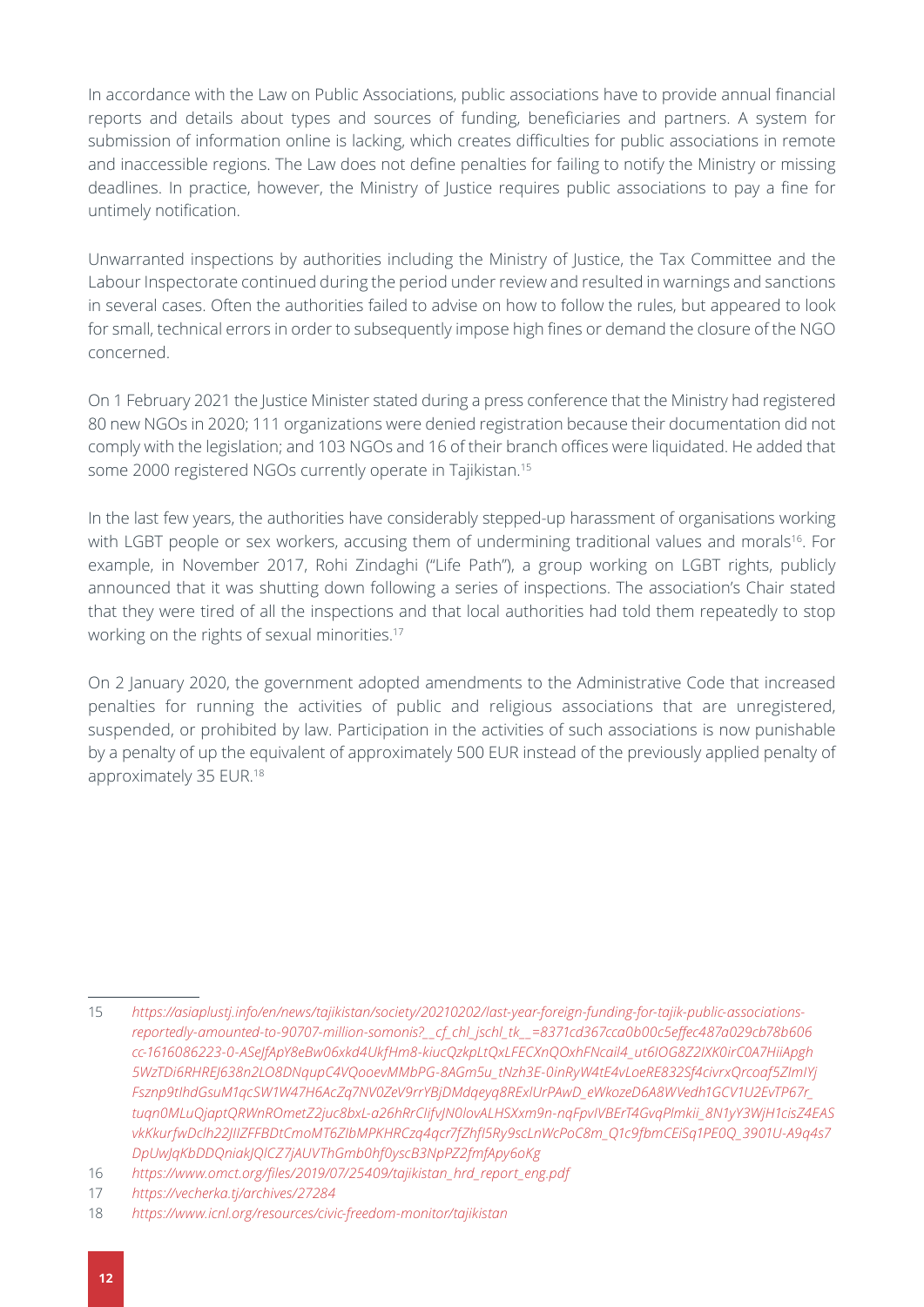### **Recommendations**

The organizations that jointly produced this submission urge the members of the Human Rights Council to call on Tajikistan to implement the following recommendations:

### **TORTURE AND ILL-TREATMENT**

- **·** The President and other senior government officials should publicly state that torture and illtreatment are strictly prohibited in all contexts and that those responsible for such crimes will be brought to justice.
- **·** Publish comprehensive statistics on complaints, investigations, prosecutions, convictions and means of redress relating to cases involving allegations of torture (Article 143-1) and ill-treatment.
- **·** Bring to justice anyone found responsible for torture and ill-treatment and hand down sentences commensurate to the severity of the crimes committed.
- **·** Access to legal safeguards in detention:
- **·** Amend the CPC to ensure that remand hearings take place within 48 hours after apprehension for adults (in line with 2018 recommendations of the HRC and the Special Rapporteur on torture) and no longer than 24 hours for minors (in line with para. 83 of the CRC's General Comment No. 10).
- **·** Ensure consistent implementation of legislation stipulating that lawyers must be given unhindered access to their clients at all stages of detention and in all detention facilities, including immediately after deprivation of liberty and solely based on presenting their lawyers' certificate.
- **·** Ensure that, shortly after apprehension, all detainees undergo a medical examination by independent medical personnel in line with the standards of the Istanbul Protocol.

#### **INDEPENDENT MONITORING OF DETENTION FACILITIES:**

- **·** Ratify OPCAT and establish an effective National Preventive Mechanism.
- **·** In the meantime, grant unimpeded access to the ICRC and expert independent NGOs working to prevent torture in Tajikistan, to all places of detention, conscription commissions and military units.

### **EFFECTIVE INVESTIGATIONS:**

- **·** Set up and fund an independent mechanism endowed with sufficient authority and competence to conduct effective investigations into allegations of torture and ill-treatment.
- **·** In the meantime, broaden the remit of existing dedicated units of prosecutors at the Prosecutor General's Office to ensure that they lead and carry out investigations into allegations of torture and all other forms of ill-treatment, irrespective of whether they are opened under Article 143-1 or other articles of the Criminal Code, and amend legislation accordingly.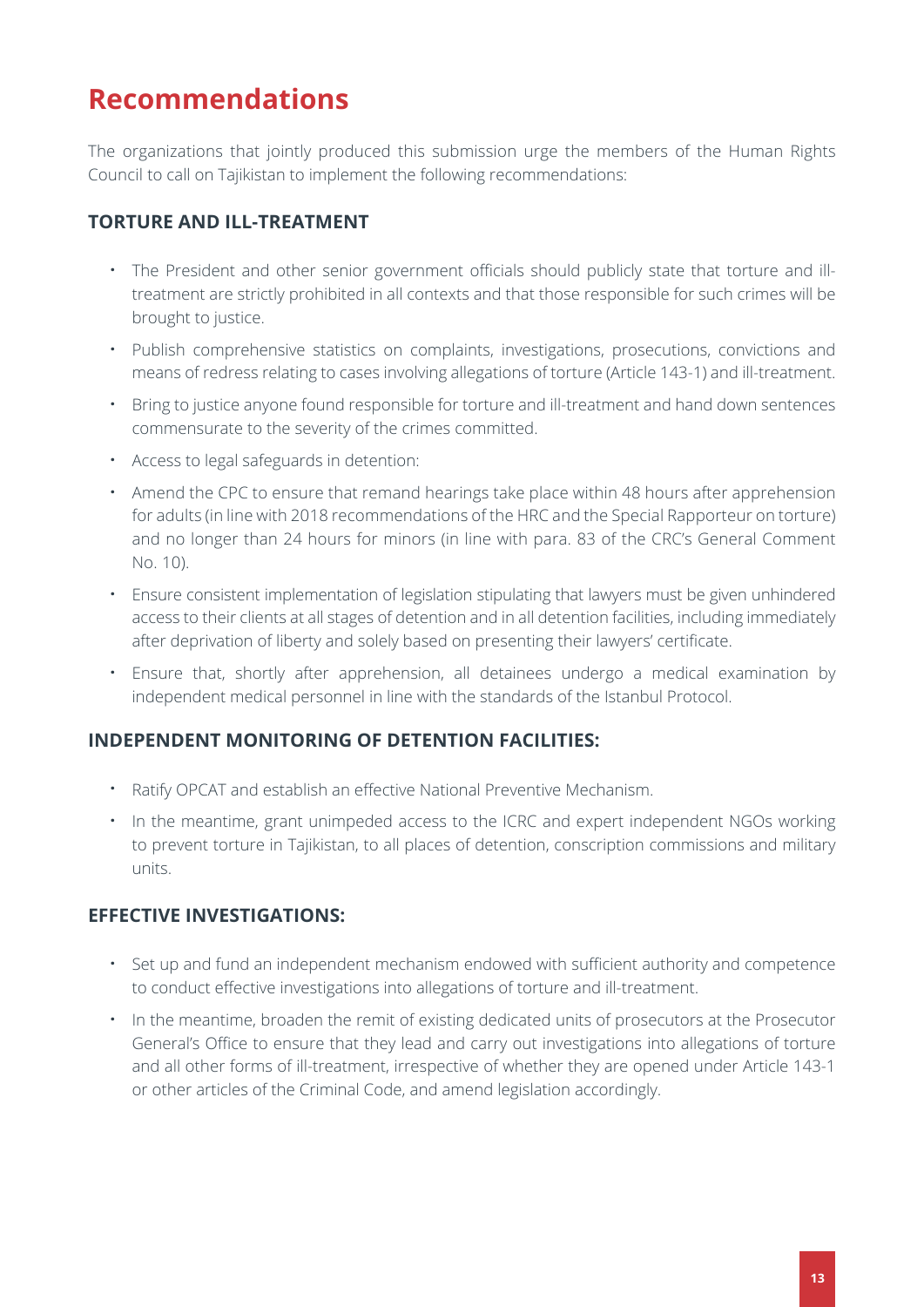#### **COMPENSATION FOR MORAL DAMAGES TO VICTIMS OF TORTURE:**

**·** Ensure that there are clear legislative provisions on torture victims' right to redress, including fair and adequate compensation and rehabilitation for damages caused by torture regardless of whether the perpetrators of such acts have been brought to justice.

#### **HUMAN RIGHTS VIOLATIONS IN THE ARMED FORCES**

- **·** Adopt legislation providing for a civilian alternative to military service.
- **·** Issue clear selection criteria for individuals applying to join military reserve units; specify the size of the fee they need to pay and publish comprehensive information about government income and spending through this fee.

#### **DEATH PENALTY**

- **·** Abolish the death penalty and ratify the second Optional Protocol to the ICCPR.
- **·** Amend legislation to enable relatives of individuals who were executed prior to the current moratorium to obtain information about the locations of burial.
- **·** Improve conditions for prisoners serving life sentences and abolish excessive limitations o their access to family, lawyers and health care.

#### **DOMESTIC VIOLENCE**

- **·** Compile comprehensive statistics on all forms of violence against women, disaggregated by type of violence, perpetrator, age and ethnicity of the victim and the outcome, and the number of complaints received, investigations and prosecutions conducted and the sentences imposed on perpetrators.
- **·** Provide sufficient state funding to meet the need for shelters and social housing;
- **·** Provide free legal, medical, psychological assistance to victims of gender-based violence, including in rural areas.
- **·** Ensure that the police respond appropriately to complaints; that all allegations of violence are registered and promptly, impartially and effectively investigated; and that the perpetrators are brought to justice.
- **·** Amend Article 53 of the draft Criminal Code to criminalize all forms of domestic violence including psychological violence, marital rape and sexual assault in order to facilitate the prosecution of perpetrators.
- **·** Provide mandatory training to police, judges and other relevant officials on all forms of violence against women and ensure redress for victims (in line with CAT recommendation 2018).

#### **LGBT**

- **·** Cease targeting LGBT people because of their sexual orientation or gender identity and erase government registers on members of sexual minorities.
- **·** Devise and implement specific procedures to ensure that LGBT people who lodge complaints or provide witness reports about extortion or physical abuse by police or non-state actors are